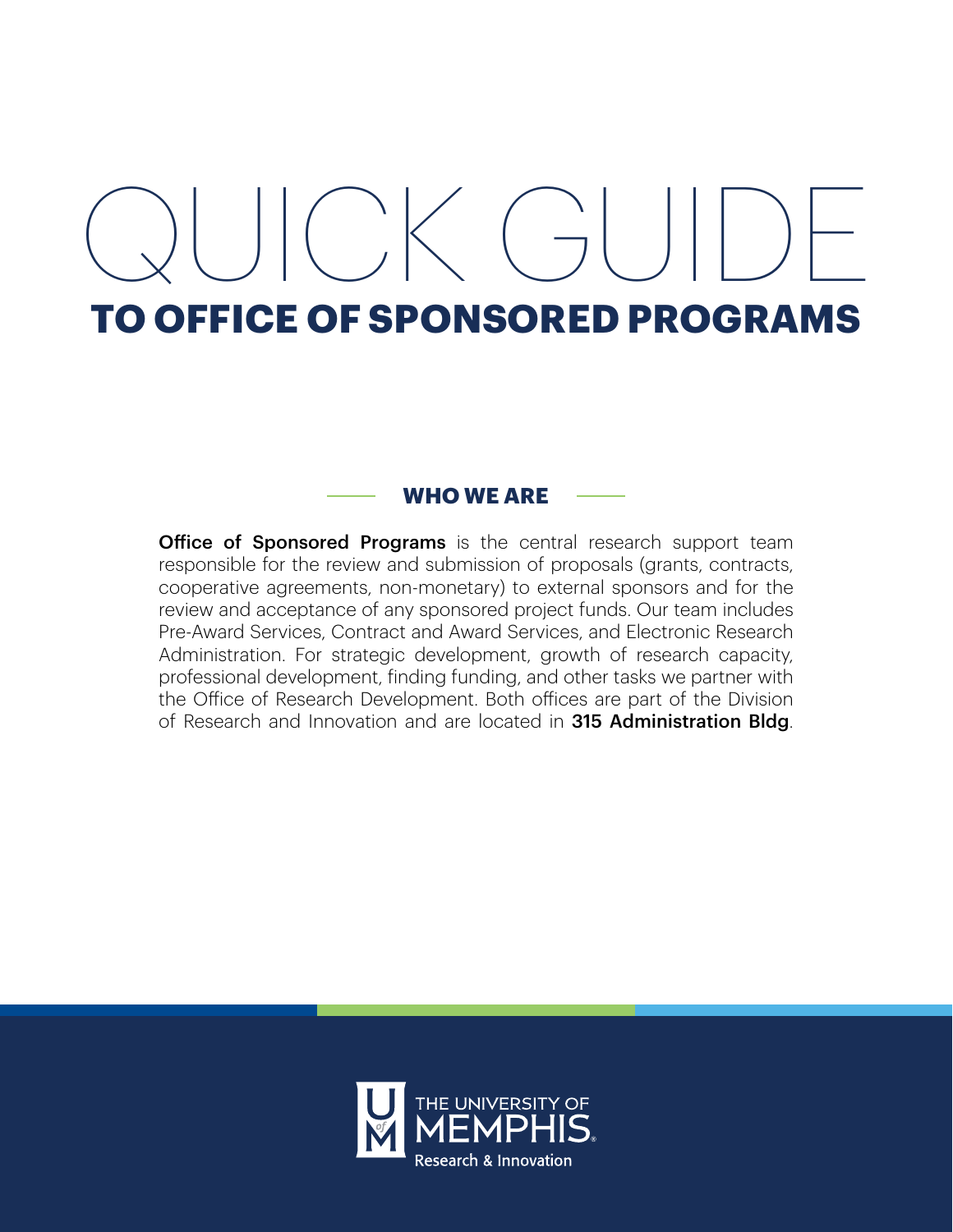# **CONTACT OFFICE OF SPONSORED PROGRAMS**

The easiest way to reach us is via e-mail to **OSP@memphis.edu**. Your message will be acknowledged within 24 hours with an answer or with a timeline for when you can expect one. All team members receive messages sent to this address, thus reducing the risk of delay due to staff being out of the office or under heavy deadlines. A list of contacts by area of responsibility is included on the reverse side of this page for your reference.

*NOTE: If your unit has a pre-award coordinator, you should contact her/him first for assistance with proposal and budget preparation.* 

# **WHAT WE DO**

# PRE-AWARD SERVICES

#### PROPOSAL ASSISTANCE

- » Review and interpret sponsor requirements;
- » Assist PIs with budget development;
- » Assist PIs with electronic research systems document and data entry;
- » Conduct pre-submission budget review and proposal compliance check;
- » Coordinate with subrecipients/collecting subrecipient required documents; and
- » Authorize and submit proposals to sponsors.

#### NON-FINANCIAL POST-SUBMISSION **ASSISTANCE**

- » Correspond with sponsors;
- » Assist PIs with JIT requests; and
- » Submit revised documents and budgets to sponsors.

# RESEARCH ADMINISTRATION SERVICES

- » Handle all sponsored program relinquishments and incoming transfers; and
- » Develop/provide research administration training.

# ELECTRONIC RESEARCH ADMINISTRATION

- » Cayuse-related system support
- » Faculty registration in sponsor portals

# RESEARCH DEVELOPMENT

» For identifying funding, growing strategic research infrastructure, assisting early career faculty with navigating the research funding process, establishing centers, or other key concerns, reach out to our colleagues in Research Development

# CONTRACT AND AWARD SERVICES

#### CONTRACT MANAGEMENT SERVICES

- » Initiate, review, negotiate, and authorize all incoming and outgoing contracts and agreements;
- » Negotiate with sponsors to resolve contract issues; and
- » Ensure compliance with federal, state, and institutional policies.

#### SUBAWARDS (SUBGRANTS/SUBCONTRACTS) ADMINISTRATION

- » Prepare and process all subaward renewals; and
- » Prepare/process dual service agreements and MIAA/MOU Internship agreements.

# AWARD AND PROJECT MANAGEMENT SUPPORT

- » Manage award intake review and create Cayuse award records, and upload award documents;
- » Work with PIs to secure documents required to transfer award to Grants and Contracts Accounting (GCA) for account set-up;
- » Handle changes during the lifetime of a project that require prior authorizations from sponsor; and
- » Ensure timely submission of routine nonfinancial post award actions including no cost extensions, progress reports, carryover requests, and closeouts.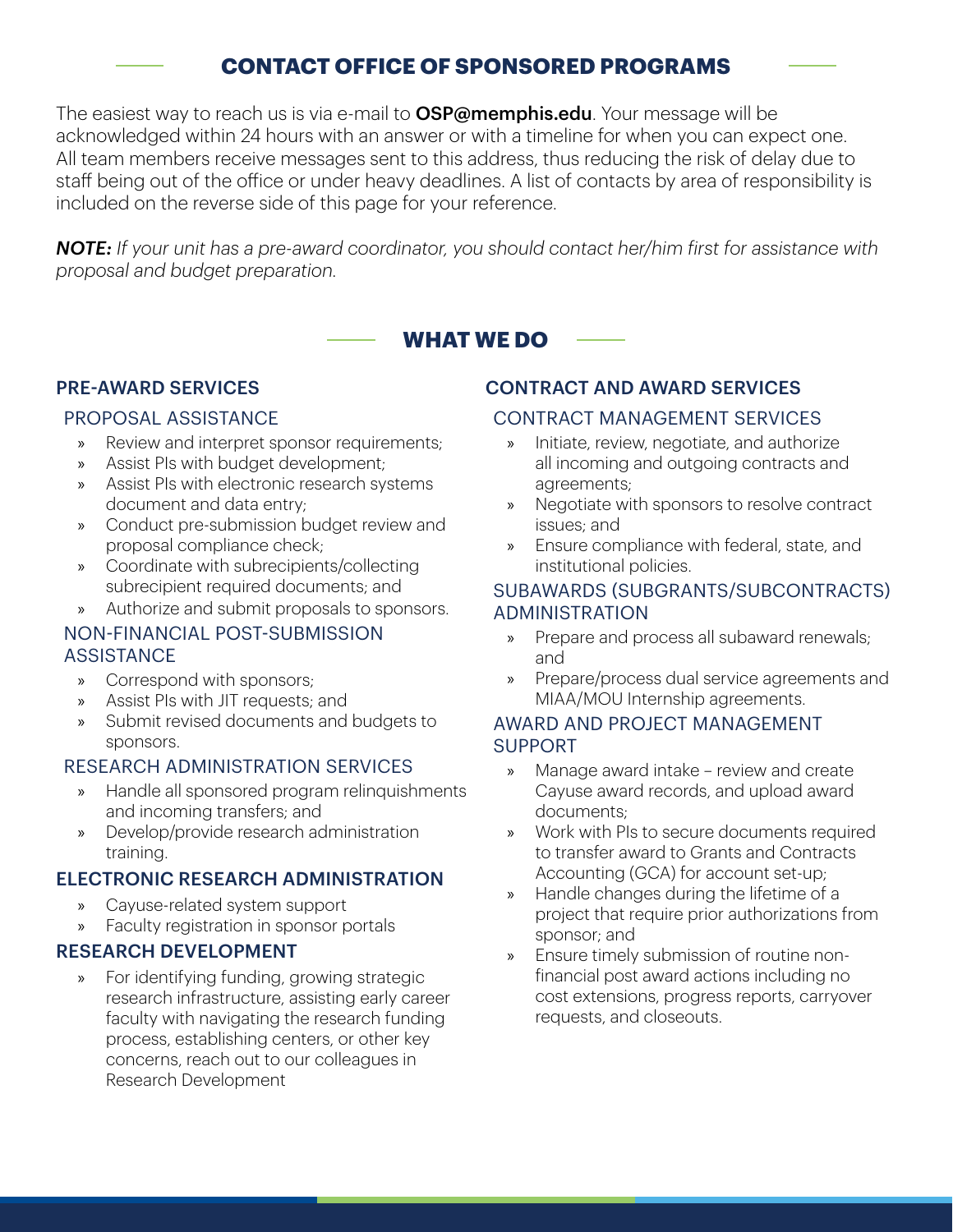# **KEY CONTACTS**

# PRE-AWARD/PROPOSAL SERVICES

#### STEPHANIE THOMPSON

sthmps24@memphis.edu | 901-678-4146

- » President's Office
- » Division of Business & Finance
- » Division of Student Academic Success
- » Cecil C. Humphreys School of Law
- College of Arts & Sciences Dean's Office Units
	- » Confucius Institute
		- » Benjamin Hooks Institute for Social Change
		- » Institute for Intelligent Systems
		- » Marcus Orr Center for the Humanities
		- » ROTC
- » College of Arts & Sciences ALL Social **Sciences**
- » College of Arts & Sciences Natural Sciences
	- » Chemistry
	- » Center for Earthquake Information and Research (CERI)
	- » Computer Science
	- » Earth Sciences
- » FedEx Institute of Technology
- » Fogelman College of Business & Economics
- » Kemmons Wilson School
- » School of Health Studies

#### LAURA WRIGHT

llwrigh@memphis.edu | 901-678-3507

- » Provost's Office
- » College of Arts & Sciences ALL Humanities
- » College of Arts & Sciences Natural Sciences
	- » Bioinformatics
	- » Biology
	- » Mathematical Sciences
	- » Physics & Materials Science
- » College of Arts & Sciences Dean's Office Unit » School of Urban Affairs and Public Policy
	- (SUAPP)
- » College of Communication & Fine Arts
- » College of Education
- » Graduate School
- » Herff College of Engineering
- » Lambuth Campus
- » Loewenberg College of Nursing
- » School of Communication Sciences & **Disorders**
- » School of Public Health
- » University College

# CONTRACTS & SUBCONTRACTS AWARDS & POST-AWARDS

#### STEPHANIE THOMPSON

sthmps24@memphis.edu | 901-678-4146

#### LAUREN WILLIAMS

ospawards@memphis.edu | 901-678-3056

# STEPHANIE THOMPSON

sthmps24@memphis.edu | 901-678-4146

# ELECTRONIC RESEARCH ADMINISTRATION

# LESLIE INGRAM

cayusesupport@memphis.edu | 901-678-4247

# RESEARCH DEVELOPMENT

CODY BEHLES cbehles@memphis.edu | 901-678-1596

#### TERESA FRANKLIN tjfrnkln@memphis.edu | 901-678-4911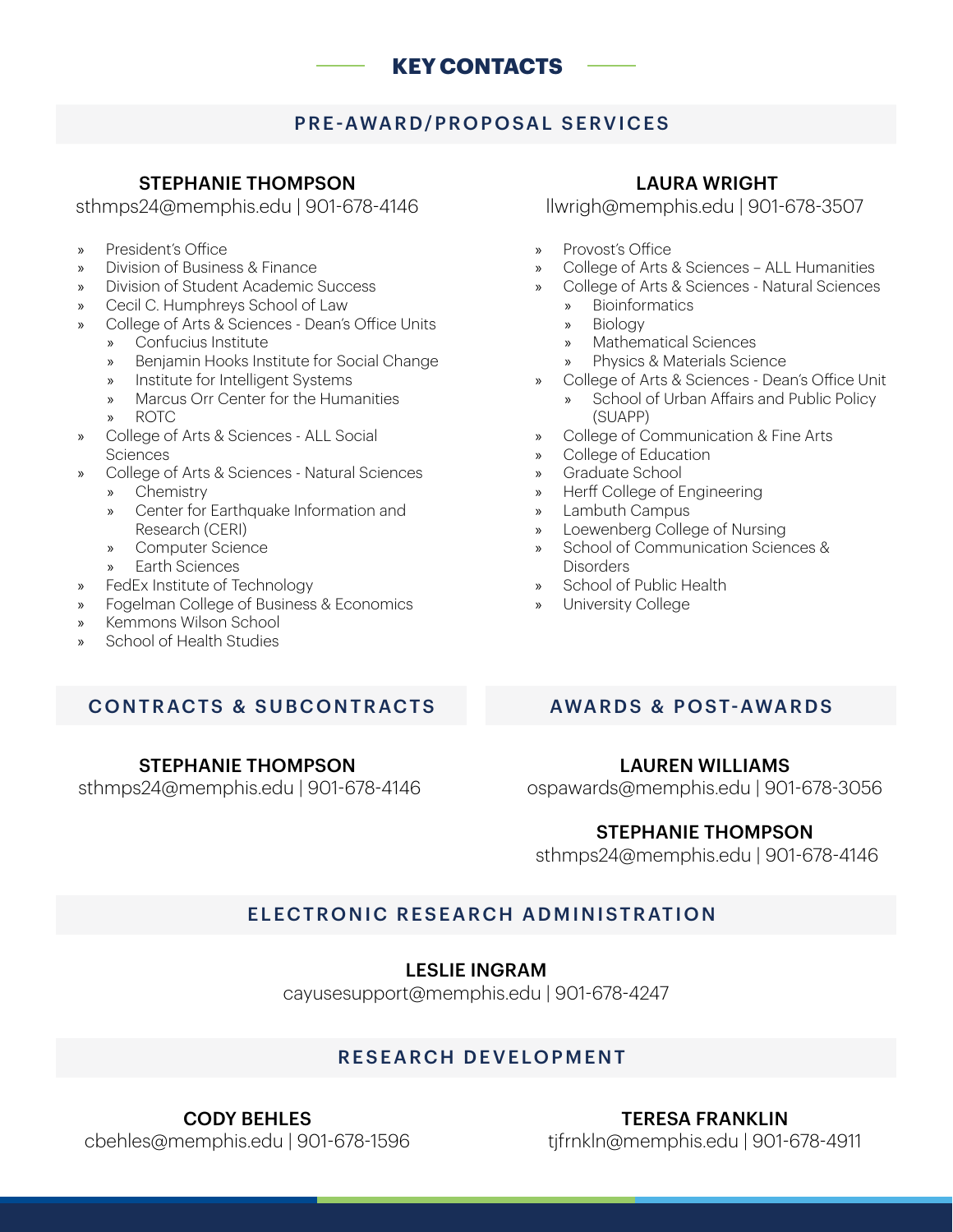# **NAVIGATING OUR WEBSITE**

1. From the University's homepage (memphis.edu), click on the Menu icon in the upper right corner and then on the Research arrow. This will bring up the following menu:



2. Select 'Researchers'. This will take you to the following page. Once here, you can navigate using the left side 'Researcher Resources' menu, or scroll down the center of the page for narrative explanations and quick links for each of these sections.



- **3. ERA** is linked from the main Researchers page.
- 4. Research Compliance includes information on IRB, Animal Care, and Financial Conflict of Interest
- **5. Institutional Information** (left hand navigation) houses institutional contacts, registration codes, F&A rates, DUNS number, etc.
- **6. Research Forms** is where you can find the required budget templates for submitting external awards.

**Hint:** Everything you need for your sponsored project is in the 'For Researchers' section.